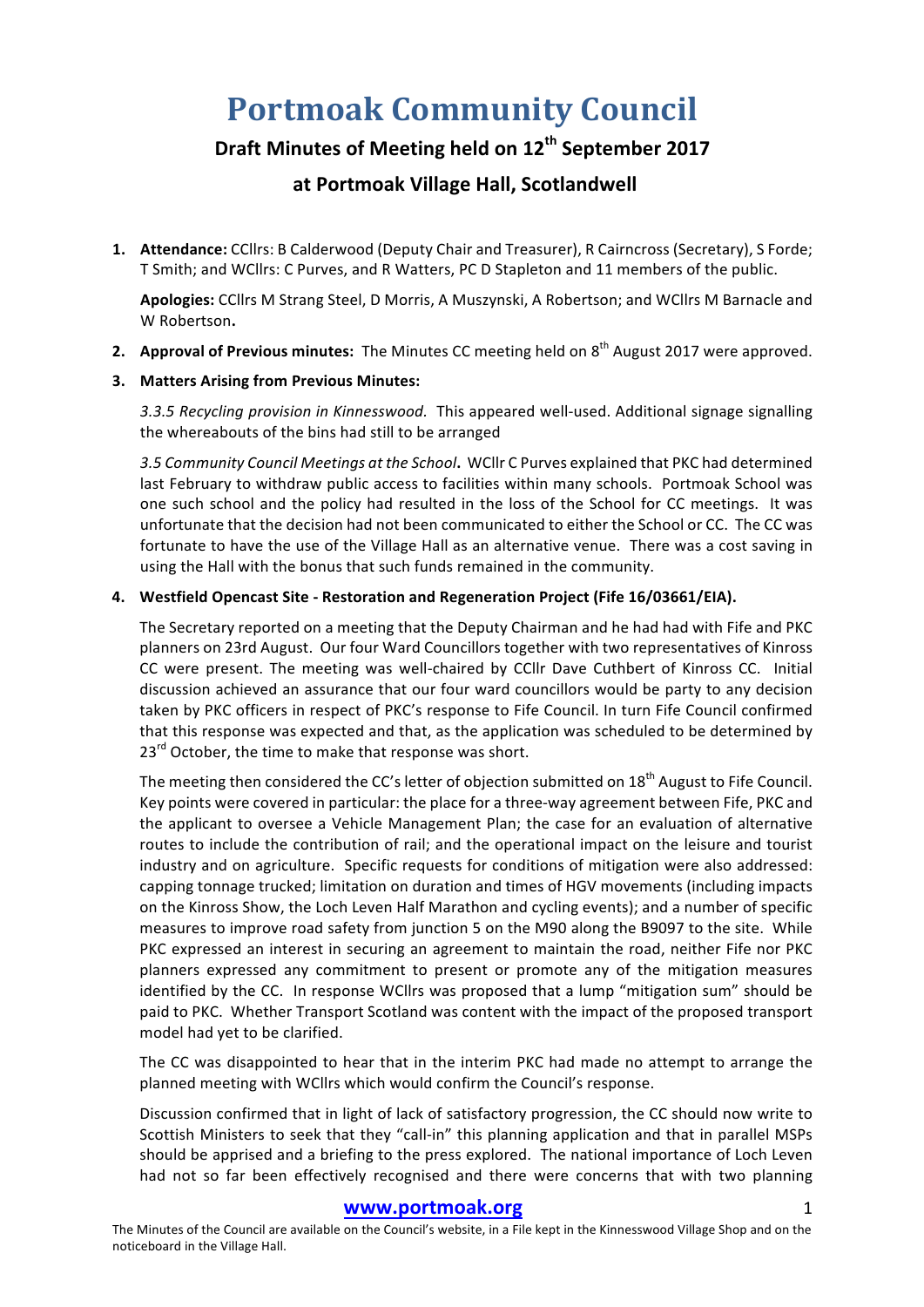authorities involved its position had not been adequately addressed nor safeguarded. In addition the proposal to handle waste in this fashion do not appear to comply with Scottish Government policies. 

**5. School access – policy on parking.** The CC was concerned to learn that the proposals to improve access to the school along Buchan Avenue had been placed "on the shelf". PKC had not communicated this decision to either the CC or the school. PKC had subsequently stated that the project was unlikely to be revisited "unless it can be demonstrated that there is sufficient *community support in favour of the proposed restrictions.*" Community support was important and PKC had noted objections from residents on Buchan Avenue. Further, Council Parking Attendants could not be on site all the time to enforce such restrictions.

This was a long standing matter of concern and it remained so. It related to the wider issue of child safety during the pick-up and drop-off times in and around the school and the car park. The CC would review matters with the school shortly and in the meantime WCllr Purves would seek if further progress can be made.

**6.** Arrangements for the maintenance of residual plots across Whitecraigs. While the CC warmly welcomed proposals to transfer ownership of a number plots of residual land across the Whitecraigs estate to PKC and for the latter to assume responsibility for their maintenance, it was concerned to learn a significant plot (stretching from the A911 alongside side the golf course up to Stephens's field) had been omitted. It was important that that omission was rectified. The Chairman had written to John Stephen of A & J Stephen raising the matter. Mr Stephen had subsequently replied confirming that this was his intention. On the face of it there appeared to be an error in the proposed plans. WCllr R Watters would pursue the matter with PKC.

#### **7. Reports**

- 7.1 **Police:** PC D Stapleton was welcomed. While there had been no crime in Portmoak agricultural theft continued to be a problem with nearby thefts of a tractor, a quad bike and a sheep and a ram. The quad bike had since been recovered. There had been one episode of hare coursing at Findatie but no one had been apprehended. Farmers and the public had to be alert. The strong advice made to everyone is that if you see something unusual in the countryside and there is a vehicle involved or nearby please note down the license number. It could provide very significant assistance to the police. Speed checks along the A911 are set to continue especially around the morning commute period. The Area Commander's Bulletins of  $9^{th}$ ,  $16^{th}$ ,  $23^{rd}$  and  $30^{th}$  August and of  $6^{th}$  September were noted.
- 7.2 **Treasurer**: The balance at the month ending 31<sup>st</sup> August was £518.40 in the General Account; and £542.15 in the Michael Bruce Way Account giving a total of £1,060.55.

#### 7.3 **Planning**:

- 1. *New applications:* There had been an unusual dearth of new planning applications over the summer. It was difficult understand what had brought this about.
- *2. Progress with Developments:*
	- a) Former Lomond Inn: proposals for part demolition and erection of 5 dwelling houses *(16/03661/CON).* Conditions required to permit development to commence should be completed shortly. Building may not commence before the new year.
	- b) *Development at Glenlomond - proposals to build 13 houses (16/00751/FLL*). No change.
	- c) *Stephen's Field, Kinnesswood.* Matters rest with A & J Stephen.
- 7.4 **Roads:** CCllr Bruce Calderwood presented an updated Roads Report. The CC Road's Report had been circulated for August meeting of the CC. While the newly tarred section of the

#### **www.portmoak.org** 2